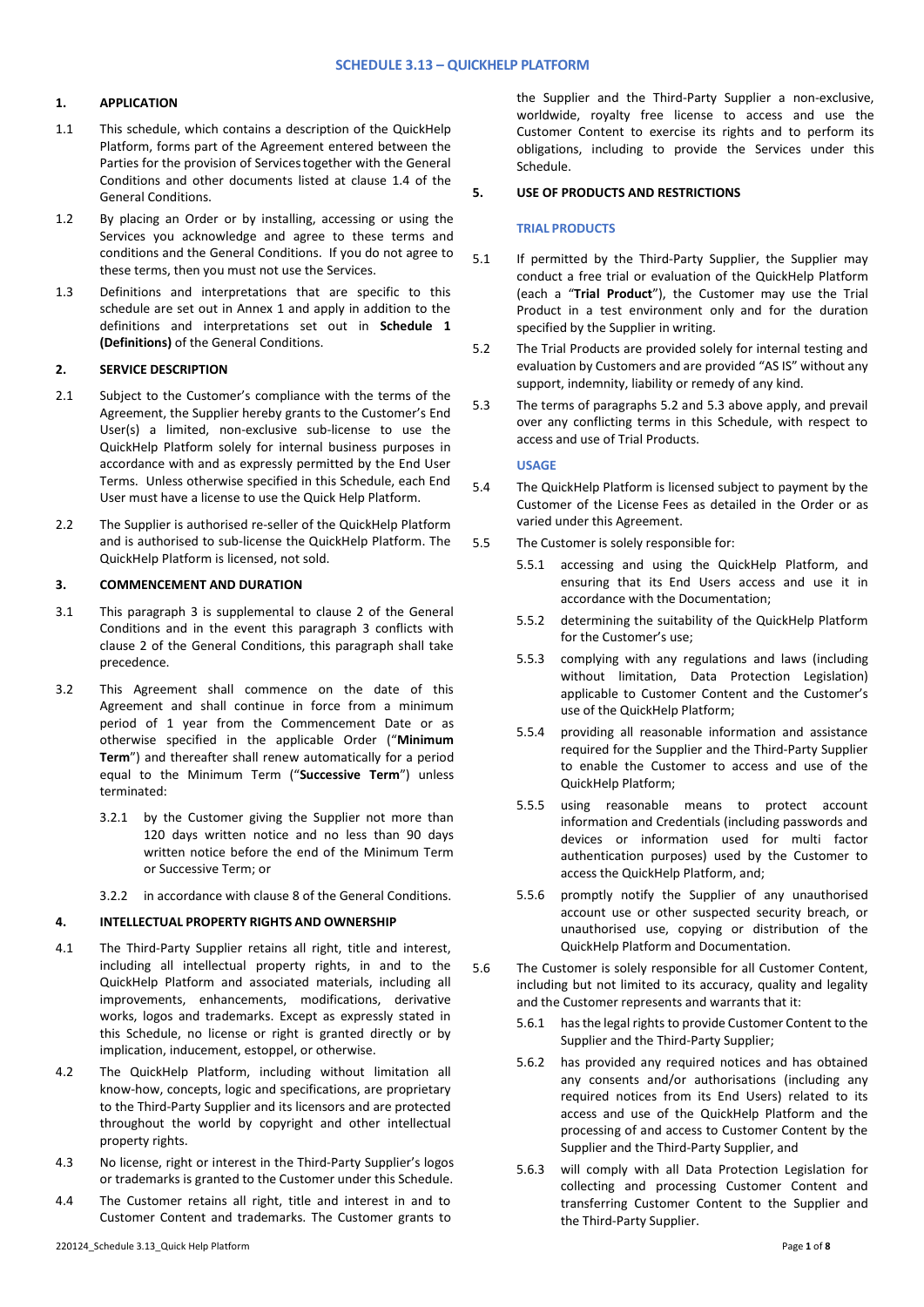# **SCHEDULE 3.13 – QUICKHELP PLATFORM**

- 5.7 The Customer is responsible for taking and maintaining appropriate steps to protect the confidentiality, integrity and security of Customer Content, including but not limited to controlling access that the Customer provides to End Users and backing up Customer Content.
- 5.8 The Customer may not assign or transfer licenses without the Supplier's written consent.
- 5.9 The Customer acknowledges that the Supplier and the Third-Party Supplier monitor the use of the Products to:
	- 5.9.1 track usage and entitlements;
	- 5.9.2 provide Standard Support and Maintenance;
	- 5.9.3 monitor the performance, integrity, and stability of the QuickHelp Platform; and
	- 5.9.4 prevent or remediate any technical issues.

### **RESTRICTIONS**

- 5.10 The Customer is not permitted to:
	- 5.10.1 use the Services for the provision of any service for the benefit of third parties or other than for internal business purposes;
	- 5.10.2 modify, adapt or translate the QuickHelp Platform, except asnecessary to:
		- configure it using the menus, options and tools provided for such purposes and contained in the QuickHelp Platform;
		- (ii) develop custom filters using the Application Programming Interfaces ("APIs") where contained in the QuickHelp Platform or provided directly by the Third-Party Supplier for such purposes; and,
		- (iii) modify the Documentation, except as necessary to produce and adapt manuals and/or other documentation for any internal business purpose;
	- 5.10.3 reverse engineer, disassemble or decompile the QuickHelp Platform or any portion thereof or otherwise attempt to derive or determine the source code or the logic therein except to the extent that such restriction is prohibited by Applicable Law;
	- 5.10.4 use or provide access to the QuickHelp Platform for which the Supplier has not received the applicable License Fees;
	- 5.10.5 sub-license, resell, rent, lease, distribute, market or otherwise transfer the QuickHelp Platform;
	- 5.10.6 remove, alter, or obscure any proprietary rights notices contained in or affixed to the QuickHelp Platform;
	- 5.10.7 attempt to disrupt, degrade, impair, or violate the integrity, security or performance of the QuickHelp Platform;
	- 5.10.8 use the QuickHelp Platform to store, transmit, or propagate any viruses, software routines, or other code designed to permit unauthorised access; to disable, erase or otherwise harm software, hardware or data, or toperform any other harmful actions;
	- 5.10.9 disable or circumvent any monitoring or billing mechanism related to the QuickHelp Platform; or
	- 5.10.10access or use, or provide access and use of, the QuickHelp Platform in a manner that violates Applicable Law or regulations, infringes third party rights, or violates the terms and conditions of this Schedule.

The QuickHelp Platform is not designed for the storage of regulated data of any kind including but not limited to health or payment card data. If the Customer's use of the QuickHelp Platform requires compliance with industry specific data security or data protection obligations, the Customer is solely responsibility for such compliance. The QuickHelp Platform may not be used in a way which would subject the Supplier or its Third Party Supplier to those industry specific regulations without obtaining written agreement from the Supplier.

## **6. SUPPORT SERVICES**

- 6.1 The Supplier shall provide Standard Support to the Customer in relation to the QuickHelp Platform as set forth in **Part A of Schedule 4.4 Managed Support Services**.
- 6.2 All requests for Standard Support must be made directly to the Supplier and not the Third-Party Supplier. The Customer can request support by contacting the Supplier in accordance with**Part A of Schedule 4.4 Managed Support Services.**
- 6.3 Any custom or sample code, files or scripts ("**Fixes**") provided by the Supplier as part of the provision of Standard Support which does not form part of the Supplier's standard commercial offering and may only be used in conjunction with the QuickHelp Platform for which such Fixes were developed.
- 6.4 Where the Supplier provides the Customer with Professional Services in relation to the QuickHelp Platform, the Professional Services are provided in accordance with **Schedule 4.2 (Professional Services).**

## **7. CHARGES AND PAYMENT**

- 7.1 This paragraph 7 is supplemental to clause 6 of the General Conditions. In the event this paragraph 7 conflicts with clause 6 of the General Conditions, this paragraph shall take precedence.
- 7.2 The Supplier shall invoice the Customer for the Services as set out in paragraph 7.3 in the amounts specified in the Order unless such Charges have been varied in accordance with the General Conditions.
- 7.3 Unless otherwise stated in the Order, the Supplier shall invoice the customer as follows:
	- 7.3.1 Installation Charges on or after the Commencement Date;
	- 7.3.2 License Fees monthly in advance;

and

- 7.3.3 Termination Charges upon termination of the Services and/or the Agreement.
- 7.4 Where the Supplier identifies that the Customer has underpaid the Charges, the Customer shall be invoiced for and shall pay the Supplier within seven (7) days of the date of invoice an amount equal to the shortfall between the Charges dueand those paid.
- 7.5 In the event that the Customer fails to pay the Supplier by the due date, in addition to Supplier's other rights, the Supplier may require the Customer to purchase the QuickHelp Platform on an advance payment subscription basis.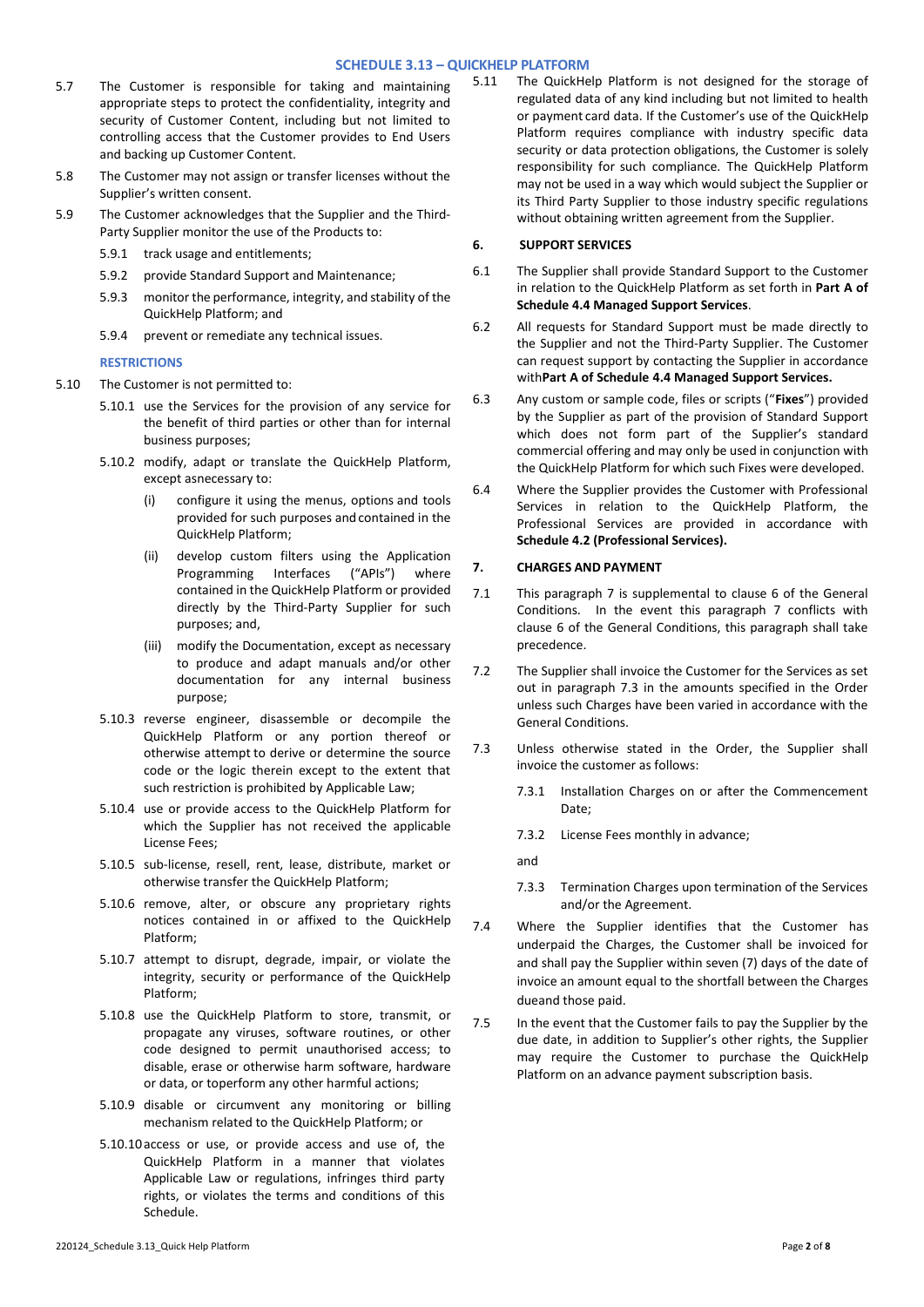#### **8. DISCLAIMER OF WARRANTIES**

- 8.1 The Supplier, the Third-Party Supplier and its Third-Party Licensors make no warranties, conditions, undertakings or representations of any kind, either express or implied, statutory or otherwise in relation to the QuickHelp or any Third-Paty Software including without limitation any implied warranties or conditions of merchantability, satisfactory quality, uninterrupted use, fitness for a particular purpose, non-infringement or arising from course of dealing, usage or trade.
- 8.2 Without limitation to the foregoing, the Supplier, the Third-Party Supplier and its Third-Party Licensors do not warrant that the Products will:
	- 8.2.1 meet the Customer's requirements; or
	- 8.2.2 be error free, failsafe or uninterrupted.
- 8.3 The Supplier disclaims any responsibility for issues related to the performance, operation or security of the QuickHelp Platform that arise from Customer Content, Third Party Software, Third Party Services, or any other services provided by third parties, or for any interception or interruption of any communications through the internet, networks, or systems outside of the Supplier's control.

8.4 The Customer further acknowledges and agrees that it shall be solely responsible for proper back-up of all data and that the Customer shall take appropriate measures to protect such data. The Supplier, the Third-Party Supplier and its Third-Party Licensors assume no liability or responsibility whatsoever if data is lost or corrupted.

### **9. LIMITATION OF LIABILITY**

- 9.1 This paragraph 9 is supplemental to clause 9 of the General Conditions. In the event of conflict with clause 9 of the General Conditions, this paragraph 9 shall take precedence.
- 9.2 The Customer and its End Users accept that use of the QuickHelp is at its own risk. To the maximum extent permitted by Applicable Law, in no event shall the Supplier be liable to for any indirect, consequential, incidental, special, punitive, or exemplary damages or loss of any kind including, but not limited to, loss of profits, loss of contracts, business interruptions, loss of or corruption of data however caused, even if the damages were foreseeable or the Supplier had been advised of the possibility of such damages.
- 9.3 In no event will the aggregate liability of the Supplier for direct damages arising out of or in connection with this Schedule or the QuickHelp Platform, exceed a sum equal to the Charges paid or payable by the Customer in the twelve (12) month period immediately preceding the event giving rise to the claim.
- 9.4 The limitations and exclusions of liability under this paragraph 9 apply:
	- 9.4.1 whether such claim arises under contract, tort (including negligence), equity, statute or otherwise, and;
	- 9.4.2 notwithstanding the failure of the essential purpose ofany remedy

nothing in this Schedule limits or excludes any liability which cannot be excluded or limited under Applicable Law.

## **10. THIRD PARTY SOFTWARE AND SERVICES**

10.1 The QuickHelp Platform may operate or interface with software or other technology that is licensed to the Supplier or the Third-Party Supplier from third parties ("**Third Party** **Licensors**"), which is not proprietary to The Third-Party Supplier, but which The Third-Party Supplier and the Supplier has the necessary rights to license ("**Third Party Software**").

- 10.2 The Customer agrees that:
	- 10.2.1 The Customer and its End Users will use such Third-Party Software in accordance with this Schedule;
	- 10.2.2 no Third-Party Licensor makes any warranties, conditions, undertakings or representations of any kind, either express or implied, to the Customer or its End Users concerning such Third-Party Software or the QuickHelp themselves;
	- 10.2.3 no Third-Party Licensor will have any obligation or liability to the Customer or its End Users as a result of this Schedule or use of such Third Party Software; and
	- 10.2.4 such Third-Party Software may be licensed under license terms which grant additional rights or contain additional restrictions in relation to such materials, beyond those set forth in this Schedule,

and such additional license rights and restrictions are described or linked to in the applicable Documentation or within the QuickHelp itself.

10.3 For the avoidance of any doubt, such additional rights and/or restrictions apply to the Third-Party Software on a standalone basis. Nothing is such third-party licenses shall affect the Customer or its End Users use of the QuickHelp in accordance with the terms and conditions of this Schedule.

#### **EFFECTS OF TERMINATION**

- 10.4 Termination of this Schedule shall not relieve the Customer of its obligations to pay all License Fees that have accrued or are otherwise owed by the Customer to the Supplier. All License Fees paid are non-refundable to the maximum extent allowed by Applicable Law.
- 10.5 Except as otherwise set forth in this Schedule, within one (1) month after the date of termination of this Schedule, the Customer shall provide written certification to the Supplier confirming:
	- 10.5.1 the destruction by the Customer of all partial and complete copies of the QuickHelp Platform and its content, and;
	- 10.5.2 the Customer's termination of all End Users ability to access and use the QuickHelp Platform or its content.
- 10.6 All rights of the Customer and its End Users to access and use the QuickHelp Platform and its content will automatically cease upon termination of this Schedule.
- 10.7 The Customer's obligations under this Schedule in respect of the intellectual property and confidential information of shall survive any expiry or termination of this Schedule.

#### **11. CONFIDENTIALITY AND DATA PROTECTION**

- 11.1 This clause 11 is supplemental to clause 10 of the General Conditions. In the event of conflict with clause 10 of the General Conditions, this paragraph shall take precedence.
- 11.2 The Customer acknowledges and agrees that the Supplier is Processor and the Third-Party Supplier and Third-Party Licensors are each a Sub-Processor.
- 11.3 Annex 2 to this Schedule describes the subject matter, duration and nature and purpose of the processing and types of Personal Data and categories the Supplier, Third Party Supplier and Third-Party Licensors may process to provision Services.
- 220124\_Schedule 3.13\_Quick Help Platform Page **3** of **8** 11.4 The Customer acknowledges and agrees that the Supplier and the Third-Party Supplier may directly and remotely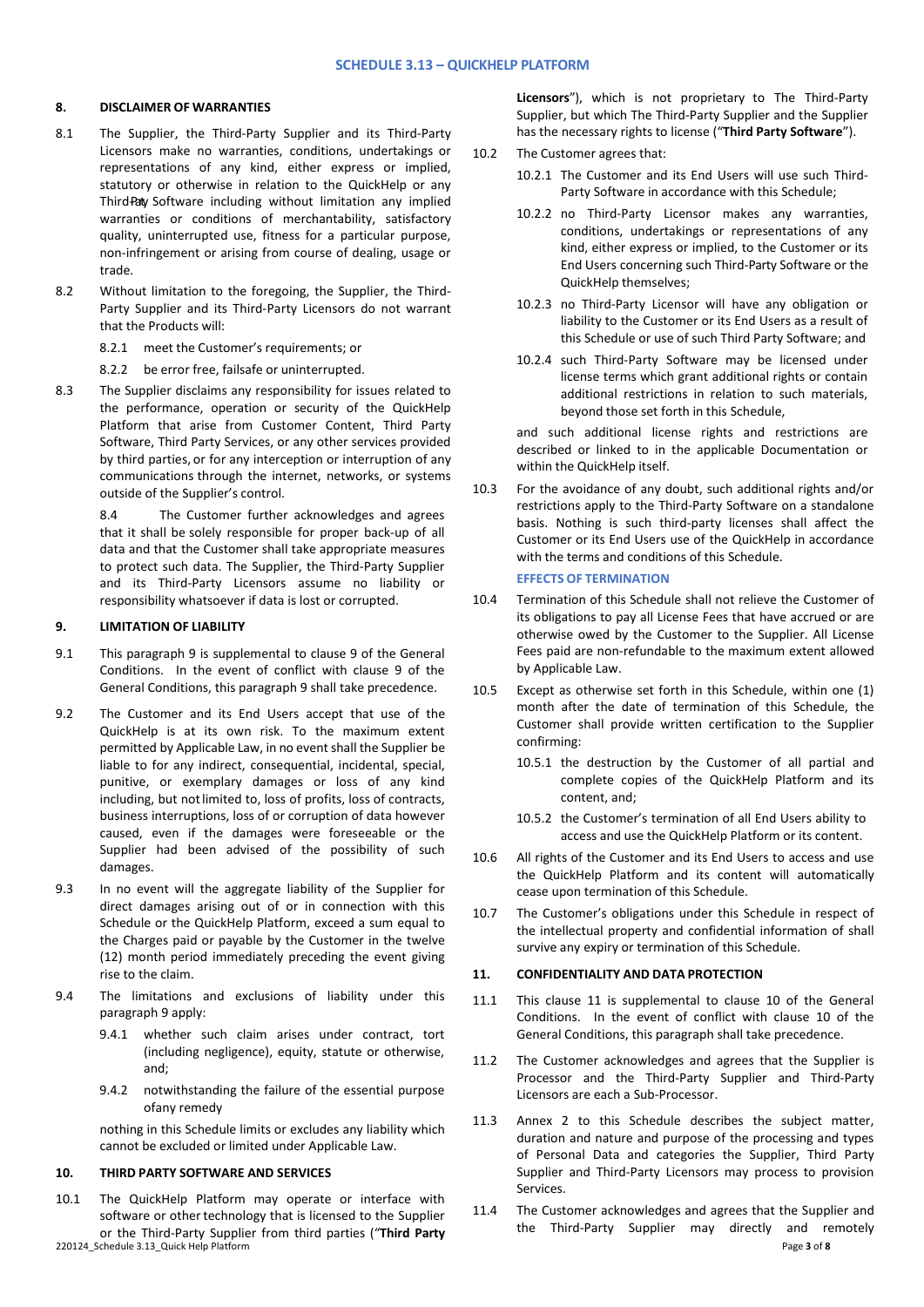communicate with the QuickHelp Platform in order to provide Standard Support.

- 11.5 The Supplier requires, and the Customer agrees to provide, complete and accurate identification information and(where applicable) payment information for the purposes of:
	- 11.5.1 providing technical support;
	- 11.5.2 billing;
	- 11.5.3 verifying Credentials;
	- 11.5.4 issuing license expiry and renewal notices, and
	- 11.5.5 providing account management.
- 11.6 The Customer expressly confirms its consent to the use of data and information as set forth herein and in the Privacy Notice, and further warrant that the Customer has obtained all necessary consents and provided all necessary notifications to share such data and information with the Supplier, Third Party Supplier and Third-Party Licensors for the purposes described above.
- 11.7 The Customer agrees to indemnify and hold the Supplier harmless from and against any liability that arises in relation to the Customer's failure to comply with this paragraph 11.

## **12. GENERAL**

- 12.1 The Customer acknowledges and agrees that the Supplier may vary, Update or discontinue the QuickHelp Platform, versions, features, Standard Support, and support for Third Party Software (including without limitation operating systems and platforms) from time to time for reasons including but not limited to changes in demand, security and technology.
- 12.2 The Supplier recommends that the Customer uses the latest versions of the QuickHelp Platform and/or Third-Party Software, as applicable.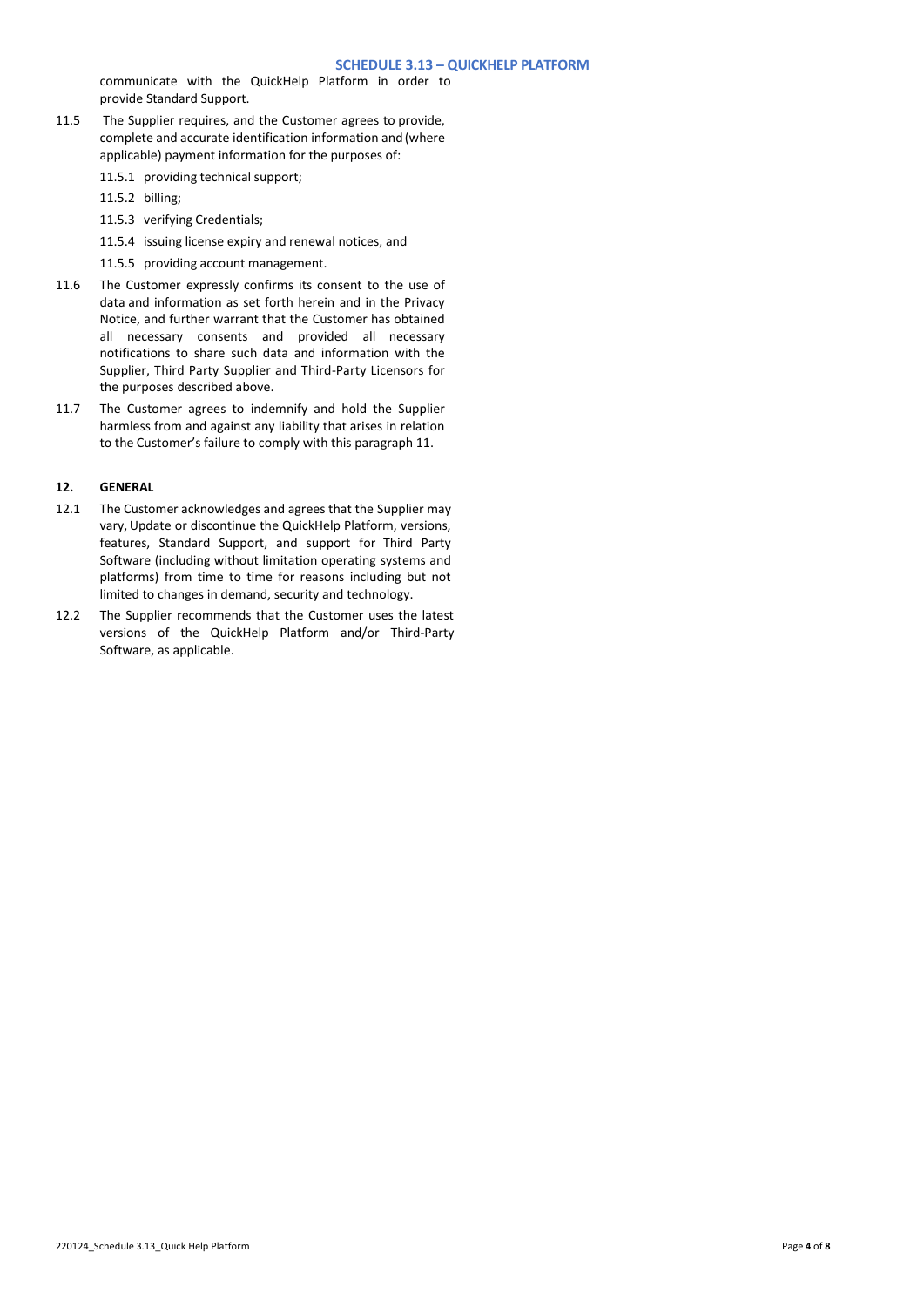**"Customer Content"** means all software, data (including Personal Data), non-Supplier or third-party applications, and any other content, communications or material, in any format; and any system, network, or infrastructure provided or made accessible by Customer or its End Users to the Supplier in connection with Customer's access and use of the QuickHelp Platform;

**"End User"** means an employee, consultant or other individual who benefits from the Services sub-licensed to the Customer;

**"End User Terms"** means the End User Licence Agreement ("**EULA**"), service agreement, or other terms of access and use applicable to the QuickHelp Platform, and is published at [BrainStorm, Inc. > Landing](https://eur03.safelinks.protection.outlook.com/?url=http%3A%2F%2Fbsiweb.azurewebsites.net%2Flanding-pages%2Fquickhelp%2Fquickhelp-eula&data=04%7C01%7Cjessicaeaton%40ChessICT.co.uk%7Ce09a20b996894dbc09bf08d9978cb699%7Cb59cf9cb1b57401482a1df65994c0c69%7C0%7C0%7C637707452891364330%7CUnknown%7CTWFpbGZsb3d8eyJWIjoiMC4wLjAwMDAiLCJQIjoiV2luMzIiLCJBTiI6Ik1haWwiLCJXVCI6Mn0%3D%7C1000&sdata=0FARRjXZroGlOrJExyz3bpEK9tSdS%2B0yHfJVUEb3ZEE%3D&reserved=0)  [Pages > QuickHelp > QuickHelp EULA \(bsiweb.azurewebsites.net\);](https://eur03.safelinks.protection.outlook.com/?url=http%3A%2F%2Fbsiweb.azurewebsites.net%2Flanding-pages%2Fquickhelp%2Fquickhelp-eula&data=04%7C01%7Cjessicaeaton%40ChessICT.co.uk%7Ce09a20b996894dbc09bf08d9978cb699%7Cb59cf9cb1b57401482a1df65994c0c69%7C0%7C0%7C637707452891364330%7CUnknown%7CTWFpbGZsb3d8eyJWIjoiMC4wLjAwMDAiLCJQIjoiV2luMzIiLCJBTiI6Ik1haWwiLCJXVCI6Mn0%3D%7C1000&sdata=0FARRjXZroGlOrJExyz3bpEK9tSdS%2B0yHfJVUEb3ZEE%3D&reserved=0)

"**Credentials**" means a system to restrict access including usernames and passwords;

"**Documentation**" means any online help content, user manuals, or similar materials pertaining to the implementation, operation, access and use of the Products that are made available by the Supplier, as may be revised from time to time;

"**Installation Charges"** means the Charges relating to the initial provisioning of the Services;

"**License Fees"** means the Charges associated with the use and license of the QuickHelp Platform;

"**Personal Data**" means any information relating to an identified or identifiable individual or that is otherwise defined as "personal data", "personal information", or "personally identifiable information" under applicable Data Protection Legislation;

**"Privacy Notice"** means the Supplier's Privacy Notice which can be found on its website at [http://chessict.co.uk/legal/;](http://chessict.co.uk/legal/)

"**QuickHelp Platform"** means the online, cloud based QuickHelp software application and electronic instructional content developed and maintained by The Third-Party Supplier which provides End Users with access to learning materials in relation to change management and user adoption of Microsoft Technologies;

"**Services**" means a License to use the QuickHelp Platform;

"**Termination Charges**" means compensatory Charges payable by the Customer to the Supplier on termination of this Agreement and/or the Services whole or in part in accordance with clause 8.7 of the General Conditions being an amount equal to 100% of the License Fees for all remaining months of the Minimum Term of Successive Term, together with any waived Installation Charges;

"**Third Party Supplier"** means Change Adopt Limited

"**Update**" means an update of the library of rules and/or identities and/or other updates to the detection data, Products or software (excluding Upgrades) made available to the Supplier by the Third Party Supplier or Third Party Licensors at its sole discretion from time to time, but excluding any updates marketed and licensed by the Supplier for a separate charge; and

"**Upgrade**" means any enhancement or improvement to the functionality of the QuickHelp Platform, versions or features made available to the Supplier by the Third-Party Supplier or Third-Party Licensor at its sole discretion from time to time, but excluding any software and/or upgrades marketed and licensed by the Supplier for a separate charge.